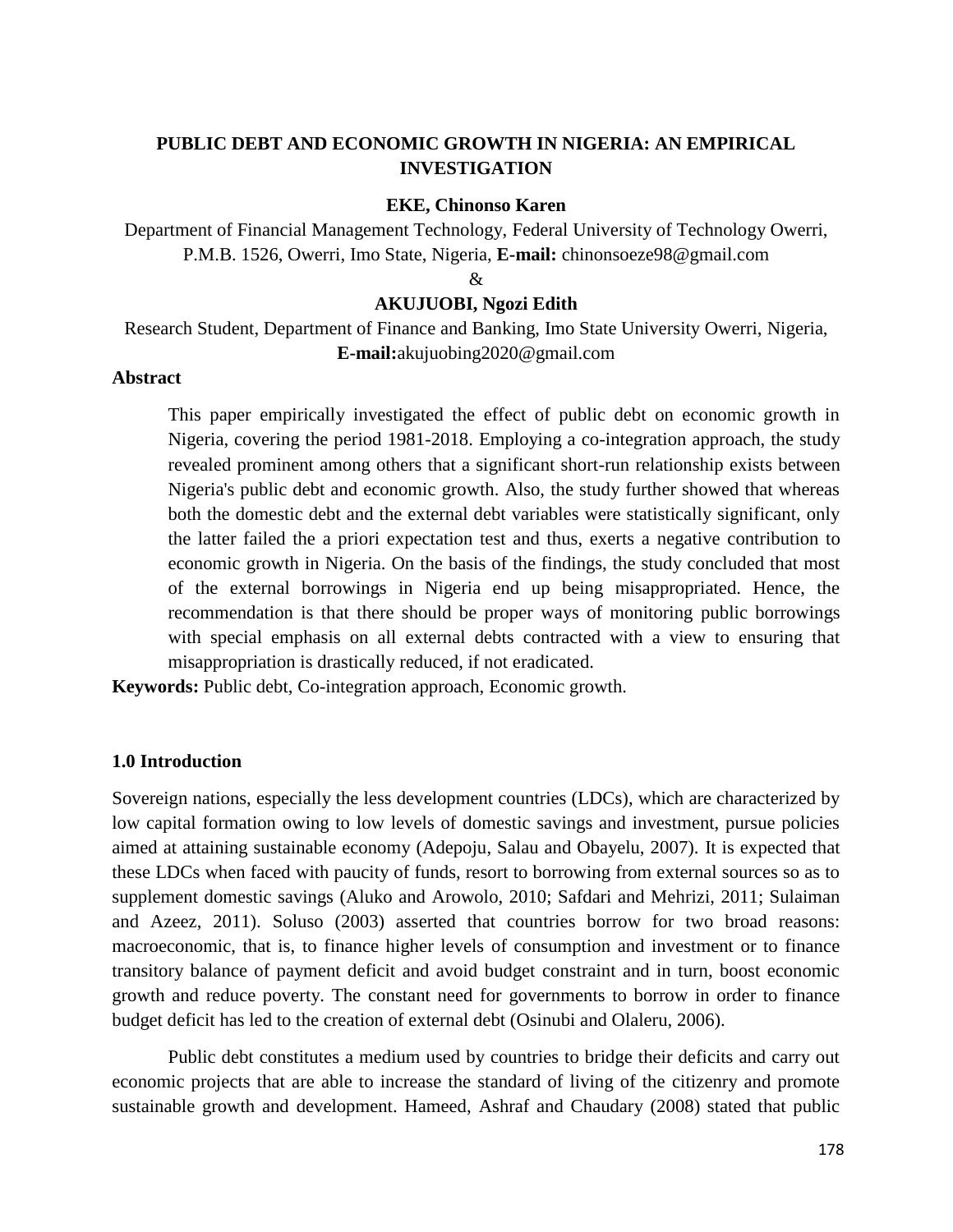# *International Journal of Development and Management Review (INJODEMAR) Vol. 16, No. 1 June, 2021 Empirical Investigation EKE, Chinonso Karen and AKUJUOBI, Ngozi Edith: Public Debt and Economic Growth in Nigeria: An*

borrowing ought to accelerate economic growth especially when domestic financing is inadequate. Public debt also improves total factor productivity through an increase in output which in turn enhances Gross Domestic Product (GDP) growth of a nation. Therefore, the importance of public debt cannot be overemphasized as it is an ardent booster of growth, improving living standards and alleviating poverty.

However, it is widely recognized in the international community that excessive foreign indebtedness in most developing countries is a major impediment to their economic growth and stability (Audu, 2004; Mutasa, 2003). Public borrowing should have a significant impact on the growth and investment of a nation up to a point where high level of external debt servicing sets in and affects the growth as the focus moves from financing private investment to repayments of debts (Nur, Shafinar and Abdul, 2019; Sasmal and Sasmal, 2018).

Developing countries like Nigeria have often contracted large amount of public debt that has led to the mounting of trade debt arrears at highly concessional interest rates. Gohar and Butt (2012) opined that accumulated debt service payment creates a lot of problems for countries especially developing nations. The reason being that a debt is actually serviced for more than the amount it was acquired and this slows down the growth process in such nations.

It is instructive to note that the inability of the Nigerian economy to meet its debt service obligations has resulted in debt overhang or debt service burden that has militated against her growth and development (Audu, 2004). The genesis of Nigeria's debt service burden dates back to 1978 after a fall in world oil prices. Prior to this occurrence, Nigeria had incurred some minor debts from World Bank in 1958 with a loan of US\$28million dollars for railway construction and the Paris Club debtor nations in 1964 from the Italian government with a loan of US\$13.1 million for the construction for the Niger dam. The first major borrowing of US\$1 billion known as the "Jumbo loan" was in 1978 from International Capital Market (ICM) (Adesola, 2009).

Pattilo, Poirson and Ricci (2002) asserted that at low levels debt has positive effects on growth but above particular points or thresholds accumulated debt begins to have a negative impact on growth. Furthermore, Fosu (2009) observed that high debt service payments shift spending away from health, educational and social sectors. This obscures the motive behind public borrowing which is to boost growth and development rather than get drowned in a pool of debt service payment which eats up most of the nation's resources and hinders growth due to high interest payments on external debt.

Nigeria as a developing nation has adopted a number of policies such as the Structural Adjustment Programme (SAP) of 1986 to liberalize her economy and boost Gross Domestic Product (GDP) growth. In a bid to ensure the implementation of these policies the government embarked upon massive borrowing from multilateral sources which resulted in a high external debt service burden and by 1992 Nigeria was classified among the heavily indebted poor countries (HIPC) by the World Bank.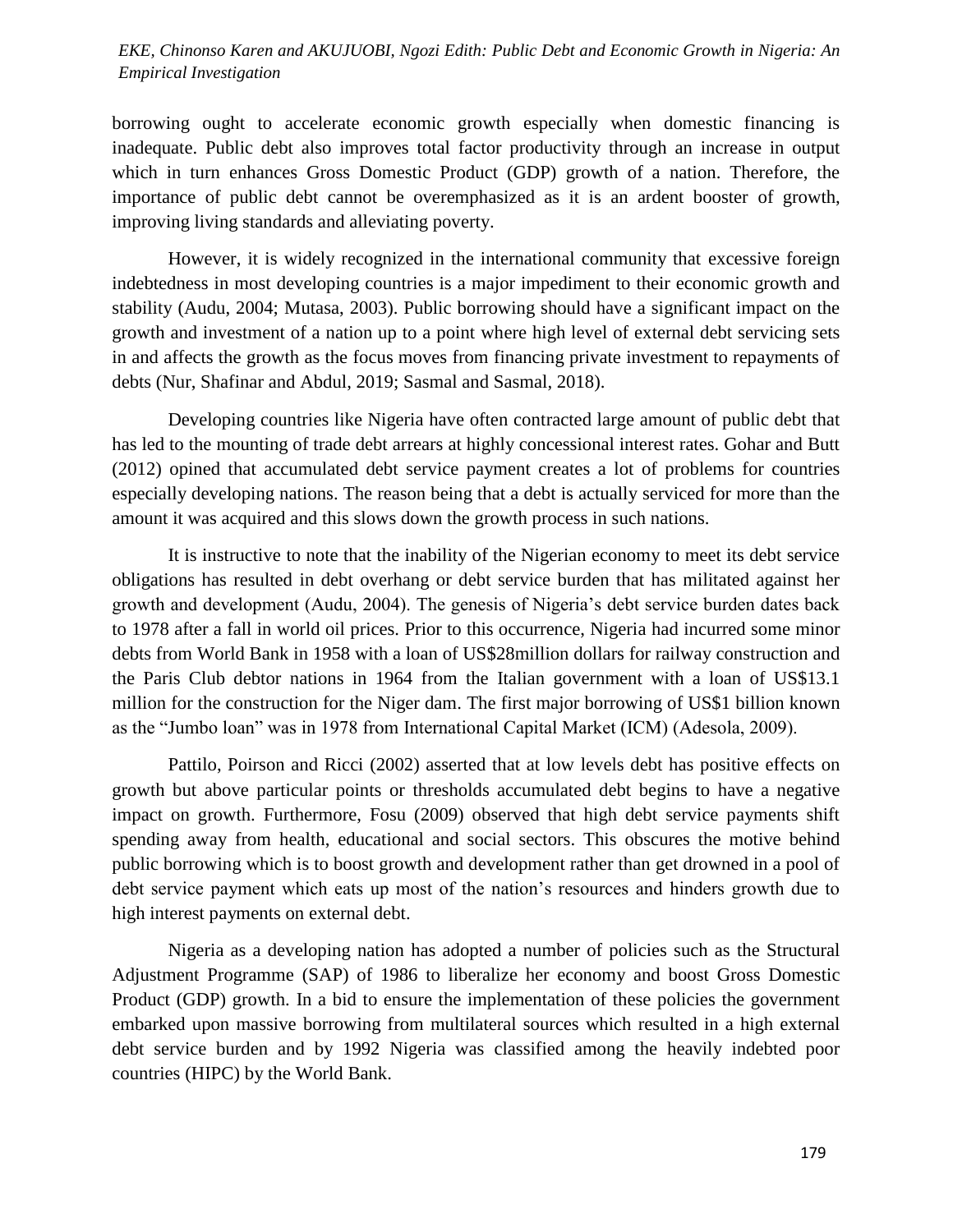According to Omotoye, Sharma, Ngassam and Eseonu (2006), Nigeria is the largest debtor nation in Sub Sahara Africa. When compared with other Sub Saharan nations such as South Africa, Nigeria's external debt stock follows an upward pattern over the years while the former is relatively stabilized (Ayad and Ayadi, 2008). Nigeria external debt stock rose from US\$28,454.8 million in 1997 to US\$31,041.6 and US\$37,883.1 million in 2001 and 2004 with 80.3,364.67 and 52.58 percentages of GDP respectively. On the other hand, South Africa's external debt stock stood at US25, 272.4 million, US\$24,050 million and US\$27,112.4 million in 1997, 2001 and 2004 with 16.98, 20.34 and 12.52 percentages of GDP respectively.

The unabated increase in the level of external debt service payment has led to huge imbalances in fiscal deficits and budgetary constraints that have militated against the growth of the Nigerian economy. The resultant effect of the debt quagmire in Nigeria could create some unfavourable circumstances such as crowding out of private investment, poor GDP growth (Okonjo-Iweala, 2011).

Huge external debt does not necessarily imply a slow economic growth; it is a nation's inability to meet its debt service payments fueled by inadequate knowledge on the nature, structure and magnitude of the debt in question (Were, 2011). It is no exaggeration that this is the major challenge faced by the Nigerian economy. The inability of the Nigerian economy to effectively meet its debt servicing requirements has exposed the nation to a high debt service burden. The resultant effect of the debt service burden creates additional problems for the nation particularly and increasing fiscal deficit which is driven by higher levels of debt servicing. The debt crisis reached its maximum in 2003 when US\$2.3 million was transferred to service Nigeria's external debt. In the year 2005 the Paris Club group of creditor nations forgave 60% (US\$18 billion) of US\$30.85 billion debt owed by Nigeria.

According to Paito (2012), deficit is financed through borrowings (domestically or foreign) or use of foreign reserve to settle the deficit. Patio (2012) further posits that by borrowing, it means that the government has to agree on the terms of payments which usually are attached with strange regulations. Hence, this will perpetrate the deficit as more money will be spent by government on servicing the debt which creates more expenditure and deficit. He argues that persistence of this may result in high and variable inflation, debt crises with crowding out of investment and growth coupled with macro-economic imbalance in general.

However, it has also been said that there is nothing intrinsically wrong in obtaining loan whether foreign or domestic, provided such funds are invested appropriately in creating wealth and improving the quality of lives of the people. In the same vein, opinion stands divided as per the actual role of public borrowing in Nigeria. While some individuals see it as beneficial, others are of the view that public debt has failed to produce the desired economic benefits, being characterized by strange terms, occasioning high interest payments and unpalatable debts service agreements. Coupled with this is the perceived high incidence of corruption among government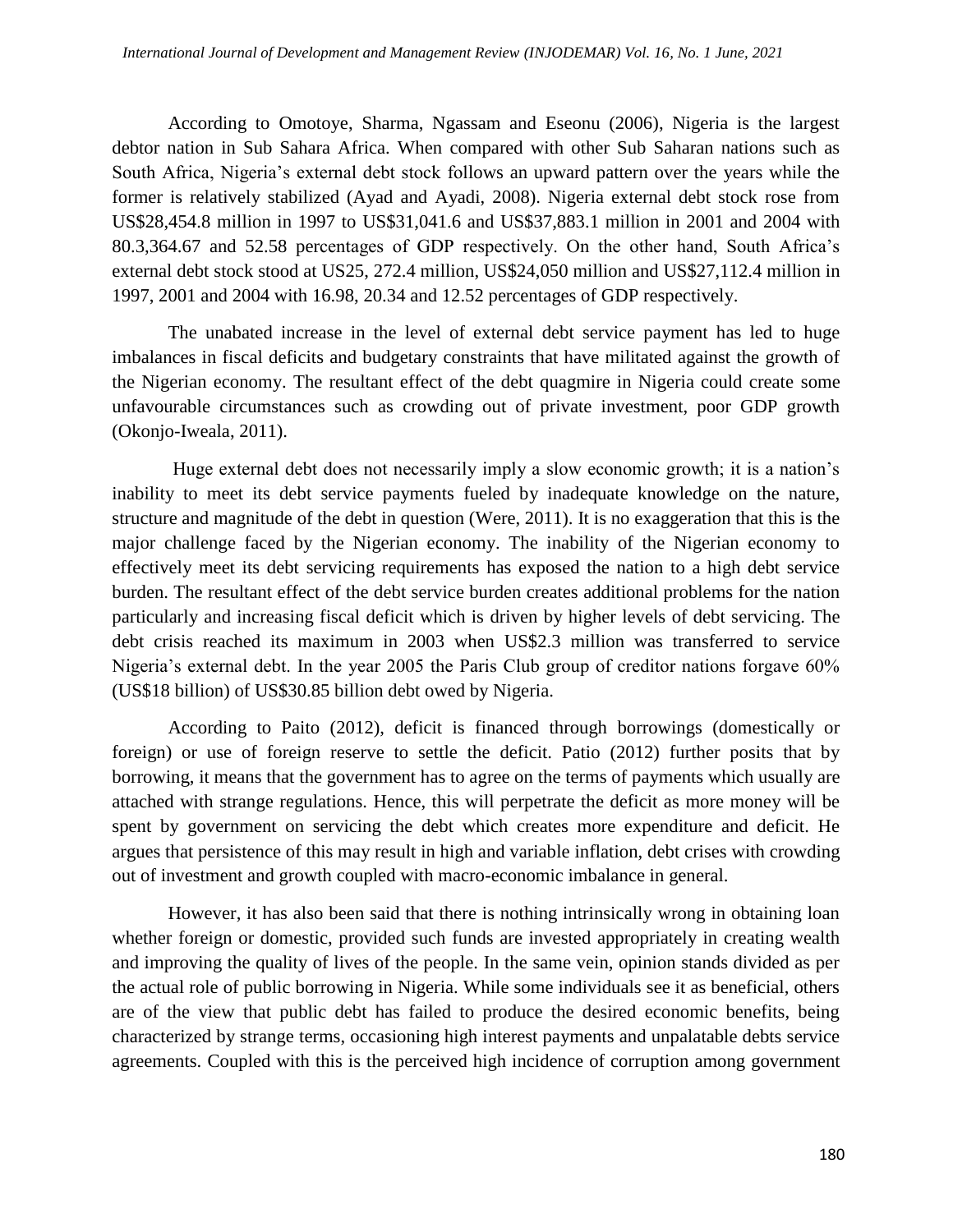*Investigation EKE, Chinonso Karen and AKUJUOBI, Ngozi Edith: Public Debt and Economic Growth in Nigeria: An Empirical* 

officials who allegedly connive with some of the lender agencies to defraud Nigeria of billions of naira.

Despite the debt relief of US\$18 billion received from the Paris Club in 2005 the situation remains largely the same (Bakare, 2010). The questions then are: Why has public borrowing not accelerated the pace of growth of the Nigerian economy? What is the nature of relationship between public debt and economic growth in Nigeria? To what extent has aggregate domestic debt affected economic growth in Nigeria? How has aggregate external debt affected economic growth in Nigeria? To what extent has inflation affected economic growth in Nigeria?

There are various empirical studies that have tried to investigate the impact of public debt burden on economic growth in Nigeria which have arrived at different results applying different methodologies (Bhattarchanya & Nguyen, 2003; Fosu, 2007; Hunt, 2007; Ayadi, 2008). It is against this backdrop that this study empirically investigated the effect of public debt on economic growth of Nigeria, and hypothesizes that "there is no significant relationship between public debt and the level of economic growth in Nigeria''.

Besides this introductory part of this study are section two on the review of relevant literature, section three covers the methodology adopted for the study, section four is on the analysis of data and interpretation of the results, while section five is on the conclusion and recommendations of the study.

## **2.0 Review of Related Literature**

# **2.1 The Conceptual Framework**

Public debt has been described as one of the major indicators of the macroeconomic variables which forms the image of countries in the international markets. Generally, it is one of the determinants of foreign direct investment flows. Prudent management of public debt increases economic growth and stability via resources mobilization with low borrowing cost and limited financial risk exposure (Christabell, 2013).

Public debt can also be described as the total debts of a country, which include debts of governments at all levels such as local, state and national governments, thereby showing how many public expenditures are financed through borrowing instead of taxation (Makau, 2008 cited in Christabell, 2013). Public debt is one of the approaches used in financing government projects, even though the approach is not the only way the government can change its operations as she can also create money to monetize its debts, and by creating money to finance government operations, the need to pay interest may be removed (Martin, 2009).

According to Kibul (1997), the fundamental factor that causes public debt to rise is overreliance on external borrowings to augment capital formation in the nation's economy. If the interest payment is high, the deficit on the current account will also be high thereby resulting in the huge debt burden. Isaac and Rosa (2016) also postulated that sub-national governments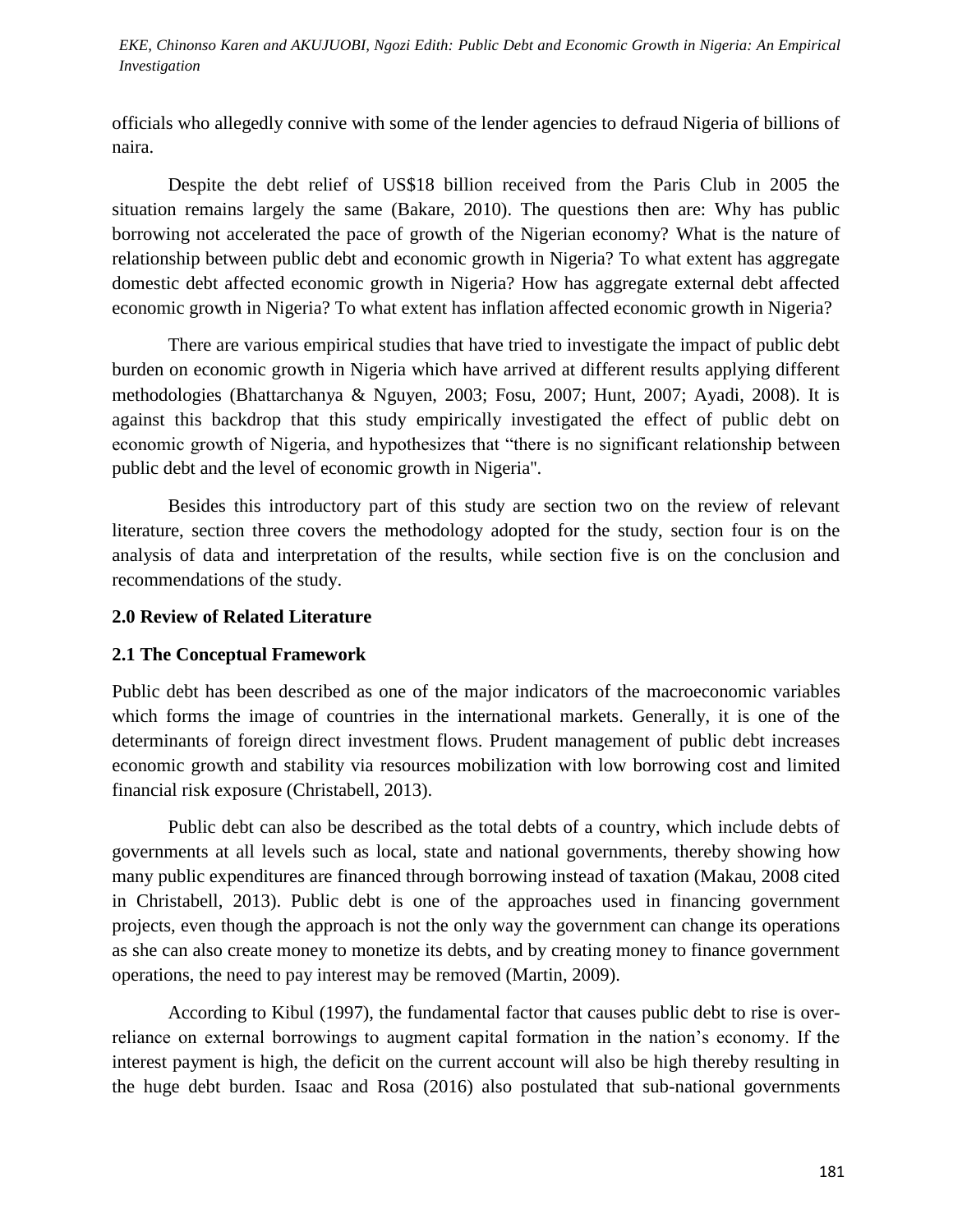acquire debt mainly to finance public investment projects that complement the private investments to translate into improved economic growth from which the contracted debt becomes sustainable and no risk for their finances. Nassir and Wani (2016) opined that a debt implies an obligation to pay money, deliver goods, or render service under an express or implied agreement. Hence, they described public debt as the total debts of the nation which include debts of national, state and local governments that revealed how much public spending is financed through borrowing instead of taxation. Obi (2014) argued that most theoretical literature on the nexus between external debt stock and growth-focused largely on the adverse effects of debt overhang. Debt overhang, according to Krugman (1998), is defined as a condition by which the expected repayment on external debt falls short of the contractual value of debt. If the level of a nation's debt is expected to exceed the country's ability to repay with some probability in the future, expected debt service is likely to be an increasing function of the output level of the country. The returns from investing in the domestic economy may effectively be taxed away existing foreign creditors and investment by foreign and domestic investors, and hence, economic growth is discouraged.

# **2.2 Theoretical Review**

Obviously, there are several theories of public debt such as the Mercantilist doctrine, the classical theory, the neo-classical theory and others. This paper however, is anchored on the neoclassical theory.

# **2.2.1 Neo-Classical Growth Theory**

This theory dates back to 1956 when Robert Solow put forward a formal model which postulated that the key variable in growth is labour productivity (i.e. output per worker). For this model, the role of technological change became imperative and even more important than capital accumulation. The model assumed that output (Y) is produced by employing technology, labour and physical capital. The model is expressed as  $Y = f(A,K,L)$ ; where Y is the aggregate output, A is the number based on the current state of technology, K is the quantitative measure of the size of the stock of manufactured capital and L the quantity of labour employed during that period of time K, A and L are the only factors of production explicitly included in the model. All factors are relative for the production of output, with the exponents in the equation indicating their relative contribution and productivity that increases as a result of technological change, in addition to changes in organization and practices.

Thus, an increase in government expenditure could be justified if it results from a rise in education and health services because they are assumed to be the most important investments in human capital. It is against the backdrop that the neo-classical growth theory was adopted considering the fact that public debt if borrowed to finance health, education and development investments, it is referred to as being productive, which can contribute positively to economic growth via increased labour, capital and technology (Precious, 2013; Eze, Nweke and Atuma, 2019).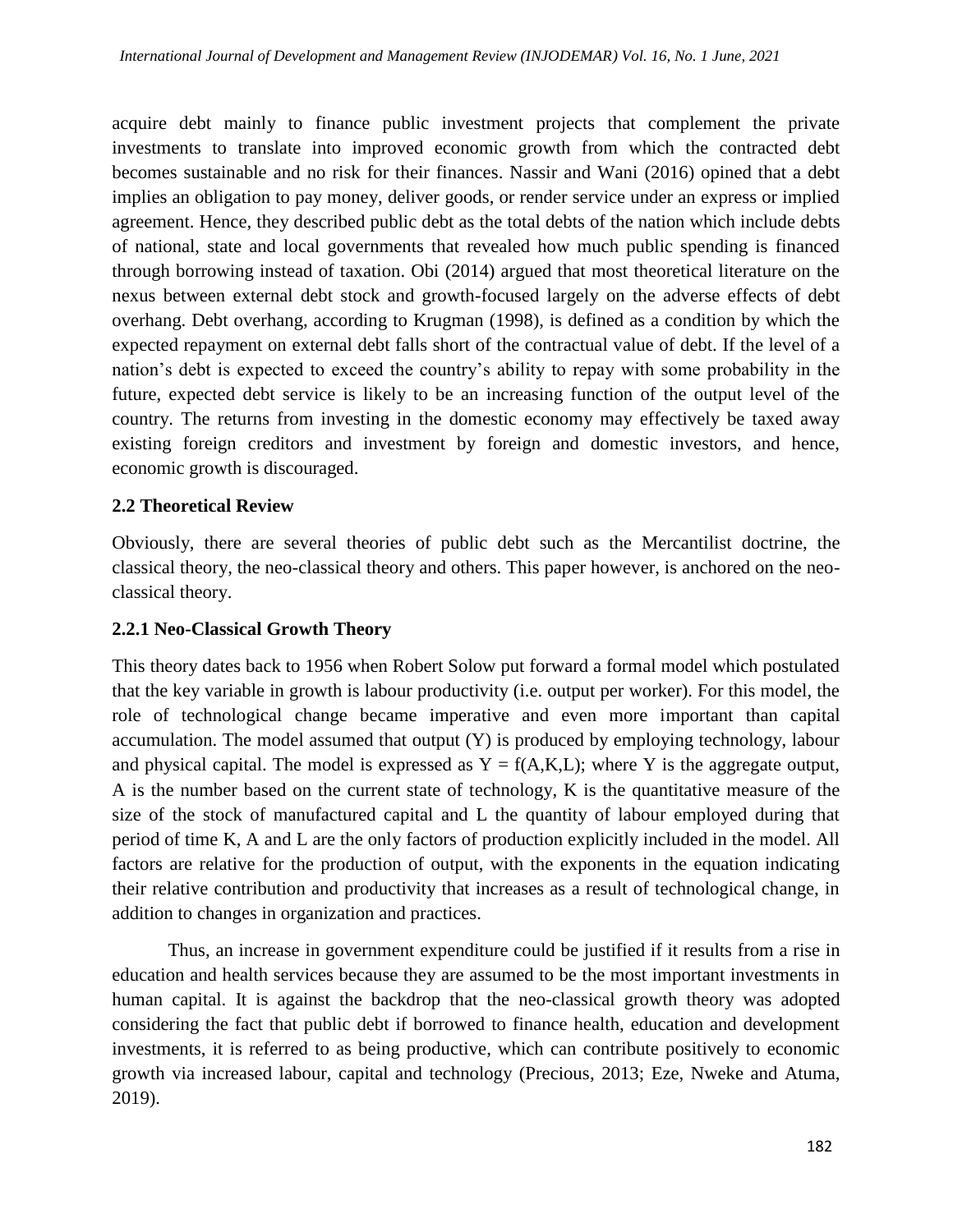EKE, Chinonso Karen and AKUJUOBI, Ngozi Edith: Public Debt and Economic Growth in Nigeria: an Empirical<br>Investigation *Investigation*

## **2.3 Empirical Review**

Panagiotis (2018) empirically investigated the nexus between public debt and the determinants of economic growth such as private and government consumptions, investment, trade openness and population growth in Greece through the applications of unit root tests and auto-regressive distributed lag (ARDL) model. The unit root tests indicated mixed integration of order zero and order one among the variables. These results of the ARDL model revealed a long-run relationship trade openness had positive effects on economic growth; while government debt and population growth has a negative impact on growth. The study also addresses the break effects issue between government debt and economic growth. The results indicated that the nexus between debt and growth depends on debt breaks. Particularly, at debt levels before 2000, the effect on economic growth diminished rapidly and the growth impacts become negative.

Alenjandro and Ifeana (2017) examined the impact of government debt on gross domestic product in 16 Latin American economies including Bolivia, Argentina, Chile, Brazil, Costa Rica, Colombia, Dominican Republic, Mexico, Honduras, Panama, Nicaragua, Peru, Paraguay, Venezuela and Uruguay for the period 1960-2015 using Two-Stage Least Squares (2-SLS) in the analysis. The variables employed in the analysis include the initial level of GDP per capita, the growth rate of GDP per capita, gross government debt as a share of GDP, investment rate proxied as gross fixed capital formation as a share to GDP and population growth rate. The results indicated that debt has a positive impact on GDP growth but declines to close to zero beyond public debt-to-GDP ratios between 64% and 71% up to this threshold, additional debt has a stimulating impact on growth.

Nassir and Wani (2016) investigated the relationship between public debt and economic growth in Afghanistan for the period 2008-2012 using analysis of variance (ANOVA). The variables employed in the study include the gross domestic product (GDP), government stock, Advances from commercial banks and external debt. The result showed that government stock, Advances from commercial banks and external debt have negative and insignificant influence on the gross domestic product (GDP) in Afghanistan. Thus, the study recommended that the government should develop a framework for recording and monitoring all contingent liabilities and also formulate and implement a policy for the management of the contingent liabilities. More so, it recommended that the government should continue to implement wider economic reform policies that promote investment in treasury bonds and encourage institutional investors such as pension funds and insurance companies to invest in Treasury bonds.

Isaac and Rosa (2016) examined the effect of public debt and public investments on economic growth in Mexico for the period 1993-2012 using dynamic models of panel data and the generalized method of moments in the analysis. The variables used in the study were a nominal budget deficit, public income, public spending, the volume of interest paid, the nominal effective rate of interest and the total value of domestic public debt. The empirical results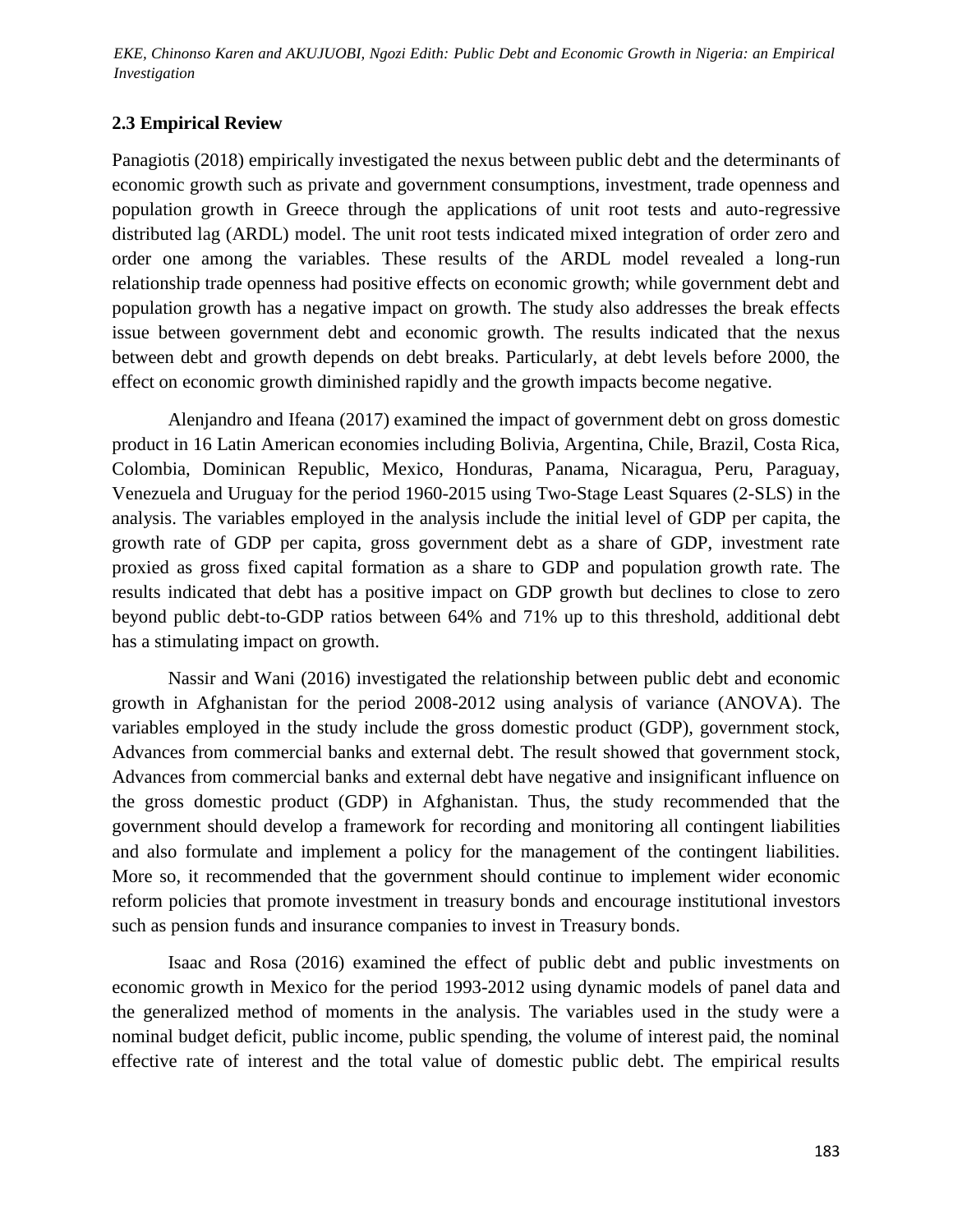showed that public debt has a positive influence on public investment and economic growth in the economy.

Naeem (2015) examined the consequences of public debt for economic growth investment in the Philippines for the period 1975-2010 using the autoregressive distributed lag technique. The results showed that public external debt has a negative and significant impact on economic growth and investment, which confirm the existence of a debt overhang effect. However, the study could not confirm the existence of crowding out hypothesis since debt servicing revealed significant relationships with investment and economic growth in the economy. The study also indicated that domestic debt had a negative influence on the investment and positive effect on economic growth. Therefore, the study recommended that for economic growth to be accelerated, the developing countries should adopt those policies that are likely to result in reducing their debt burden and must be allowed to reach unsustainable level.

Precious (2015) examined the effects of both public external and domestic debt on economic growth in Swaziland for the period 1988-2013 by applying unit root test and ordinary least square (OLS) approach. The variables used in the study were real gross domestic product growth rate, external debt, domestic debt, government expenditure and inflation rate. The study discovered that external debt has insignificant influence on economic growth. Hence, the study recommended that the government of Swaziland encouraged sustainable external and domestic borrowings and utilized the fund in productive economic activities.

Lucky and Godday (2017) empirically examined the nexus between the public debts structure and the growth performance of the Nigerian economy for the period 1990-2015 using simple and multiple regression analyses. The variables used in the analysis include gross domestic product, domestic debt, external debt and total debt. The results of the simple regression total public debt have a positive and significant impact on gross domestic product in Nigeria. Similarly, the results of the multiple regression analysis revealed that whereas the external debt is negative and significant to economic growth in Nigeria. Therefore, the study recommended that Nigeria should pursue domestic policies as against its external debts counterpart.

Elom-Obed, Odo, Elom and Anoke (2017) carried out research on the nexus between public debt and economic growth in Nigeria for the period 1980-2015 using co-integration test, Vector Error Correction Model (VECM) and Granger causality test. The variables employed in the investigation were the real gross domestic product, domestic private savings, external debt and domestic debt. The empirical results revealed that external debt and domestic debt have negative and significant effects on economic growth in Nigeria. More so, the results showed that domestic debt and external debt granger caused real gross domestic product (RGDP) with causality runs from external debt and domestic debt of RGDP. Stephen and Obah (2017) analyzed the impact of national savings on economic growth in Nigeria over the period 1990- 2015 with the applications of descriptive statistics analysis and Ordinary Least Square (OLS).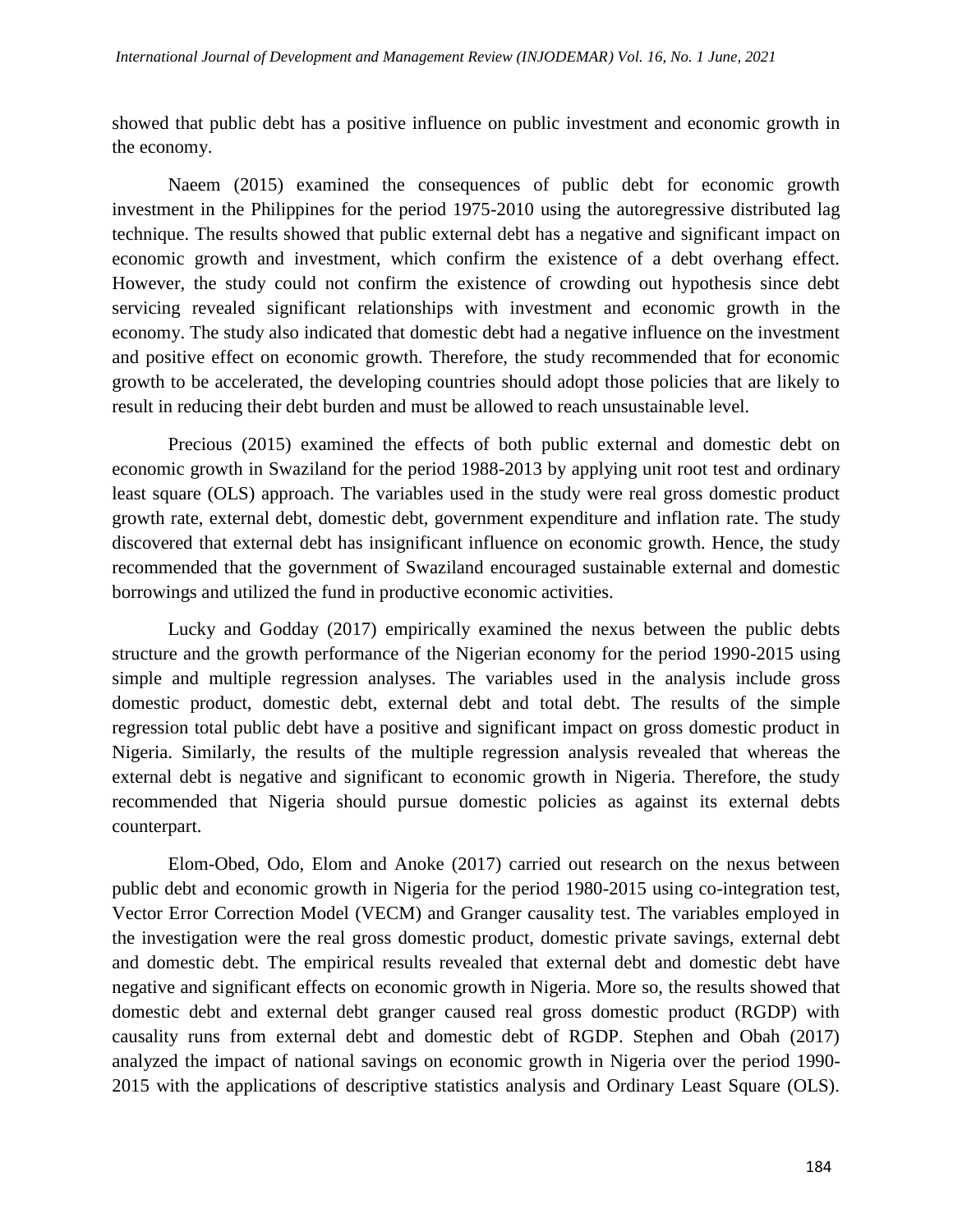### *Investigation EKE, Chinonso Karen and AKUJUOBI, Ngozi Edith: Public Debt and Economic Growth in Nigeria: An Empirical*

The variables utilized in the investigation were the gross domestic product (GDP) and national savings. The result indicated that national savings had a positive and significant impact on gross domestic product (economic growth) in Nigeria.

Abula and Ben (2016) examined the effect of public debt on economic development in Nigeria from 1986 to 2014. Johansen co-integration test, Error Correction Method (ECM) and the Granger Causality test are utilized in the analysis. The variables employed in the study include gross domestic product, external debt stock, domestic debt stock, external debt service payment and domestic debt service payment. The results showed evidence of long-run relationship among the variables. The results of the ECM indicated that external debt servicing and external debt stock have a negative and insignificant impact on economic development in Nigeria while domestic debt stock has a significant influence on economic development. The results also showed that domestic debt service payment has a negative and significant effect on economic development in Nigeria. Therefore, the study recommended that the government should reduce its external debt stock level but should accumulate more domestic debt accumulation as it will contribute significantly to the development of the economy.

Similarly, Okwu, Obiwuru and Oluwalaiye (2016) investigated the effects of domestic debt on economic growth in Nigeria from 1980 to 2015 through the applications of descriptive statistics, unit root test, co-integration test and error correction model (ECM) in the analysis. The variables used in the investigation were the real gross domestic product, domestic debt stock, domestic debt service expenditure and average banks' lending rate. The results indicated evidence of the significant and positive impact of external debt services on economic growth while domestic debt service expenditure has a negative and significant impact on the growth of the economy. On the other hand, the bank's lending rate has a negative and insignificant effect on growth in Nigeria.

Igbodika, Jessie and Andabai (2016) investigated the nexus between domestic debt and growth performance of Nigerian economy from 1987 to 2014 through the application of Ordinary Least Square (OLS) technique. Gross domestic product, domestic debt, interest rate and inflation rate were the variables used in the analysis. The empirical results indicated that the interest rate has a negative and significant effect on the gross domestic product (GDP) in Nigeria. The results also showed that domestic debt had a positive and significant influence on the gross domestic product in Nigeria.

Peter and Fersinand (2016), studied the nexus debt burden and development tangle in Nigeria for the period 1980-2014 by employing unit root test, co-integration test and Granger causality test. Real gross domestic product (RGDP), domestic debt, external debt, domestic debt burden, external debt burden, total debt burden and total debt/GDP ratio were the variables employed in the study. The results of the co-integration indicate evidence of long-run relationship among the variable. The Granger Causality results revealed that various debt stocks granger caused the performance of the growth of the Nigerian economy.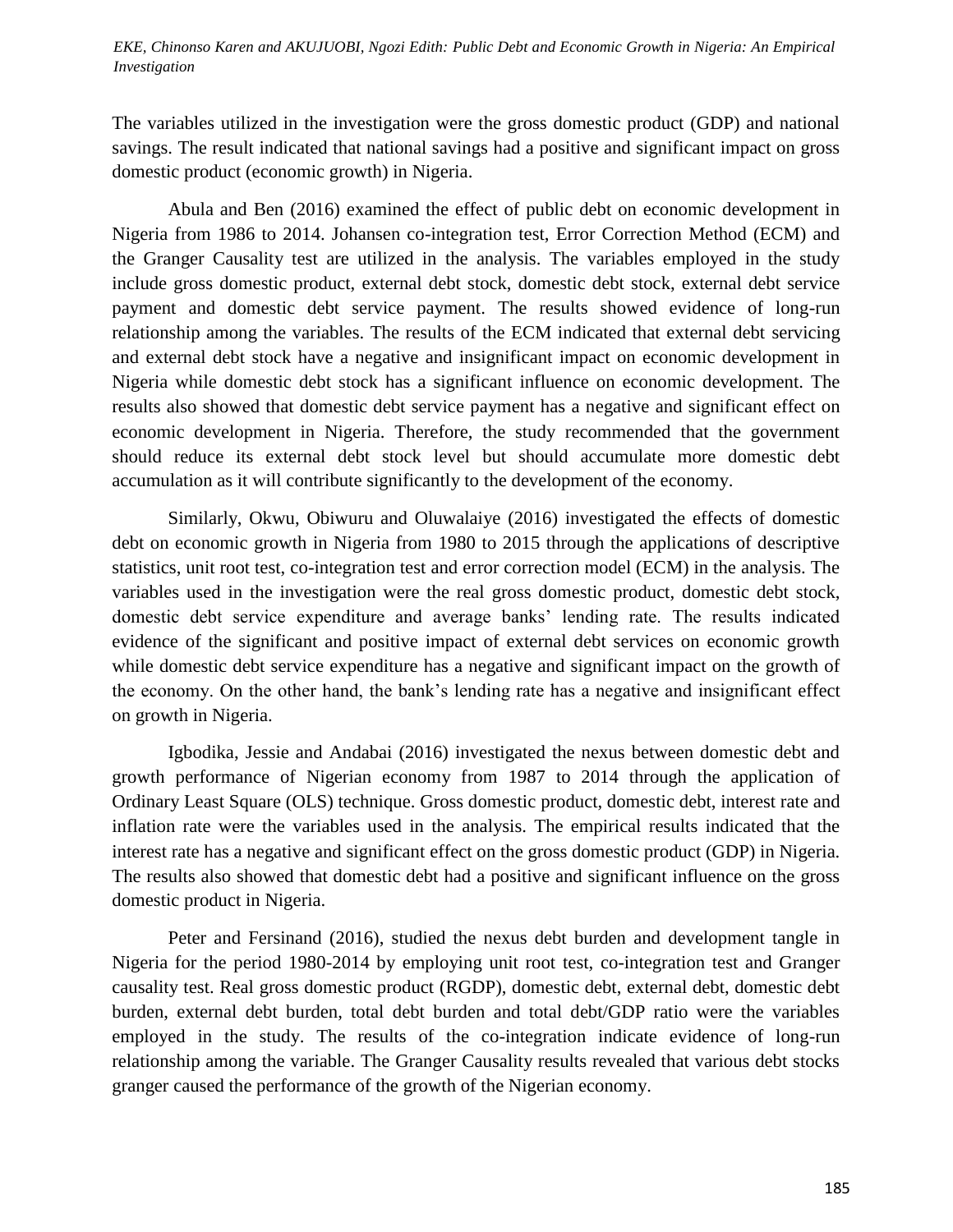Sunday, Ngozi, Michael and Ogochukwu (2016) carried out research on the impact of public sector borrowings on interest rates, prices and output in Nigeria. Vector Autoregresive (VAR), Granger causality test, impulse response and variance decomposition of the various innovations were engaged in the analysis of the study the impact of the variables. The variables specified in the model of the study include real gross domestic product (RGDP), prime lending rate, external debt, domestic debt and composite consumer price index. The estimation results showed that stock to external debt stock raises the prime lending rate. The results indicated that external and domestic debts have an insignificant impact on the output and general price level.

#### **3.0 Methodology**

#### **3.1 Research Design**

In order to examine the impact of public debts on economic growth in Nigeria for the period 1981 to 2018, unit root through the application of the Philip-Peron unit root test, co-integration and vector autoregressive model (VAR) were analyzed in the study. The unit root test is conducted to examine the order of integration among the series used in the investigation. The cointegration and vector error correction model, on the other hand, were applied to investigate the short- run and long-run coefficients of the variables and then estimate the model of public debt and economic growth in Nigeria. The variables utilized in the model consist of the gross domestic product (GDP), aggregate external debt (TXD), aggregate domestic debt (TDD), and the inflationary rate proxied with the consumer price index (CPI). Data used in the analysis are obtained from the statistical bulletin of the Central Bank of Nigeria (CBN), 2018 publications.

### **3.2 Model Specification**

This model specification follows the theoretical framework of this study (neo-classical growth theory), with modification. The theory assumed that output (Y) is a function of technology, labour, and physical capital. The equation of the neo-classical growth theory is expressed as:  $Y=f$ (A, K, L) 1 Where Y is the aggregate output, A is the number based on the current state of technology, K is the quantitative measure of the size of the stock of manufactured capital, and L is the quantity of labour employed during that period of time (Precious, 2015).

The above model has three important predictions. First, increasing capital relative to labour creates economic growth, since people can be more productive given more capital. Second, poor countries with less capital per person grow faster because each investment in capital produces a higher return than rich countries with little capital. Third, because of diminishing returns to capital, economies will eventually reach a point at which any increase in capital will no longer create economic growth.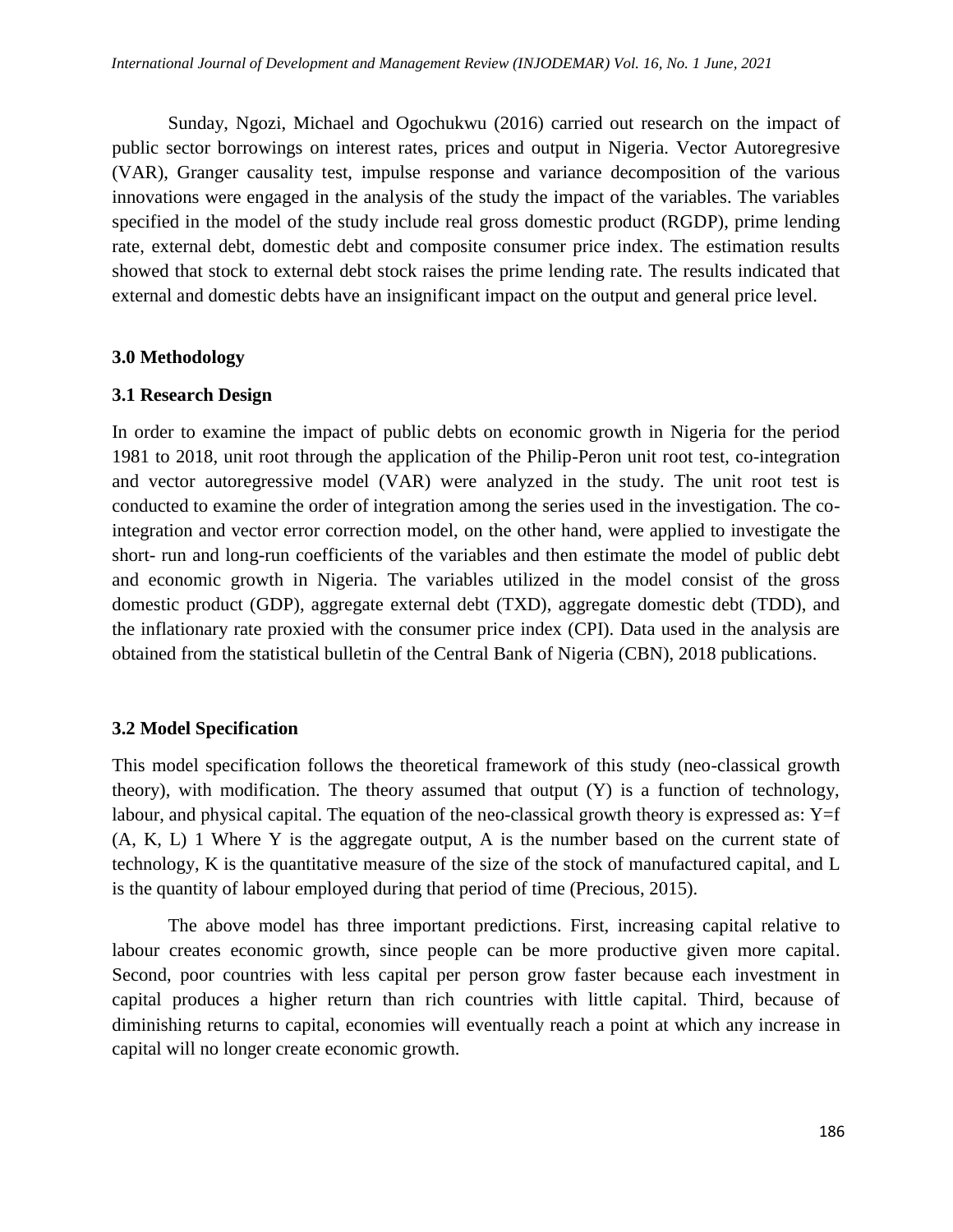EKE, Chinonso Karen and AKUJUOBI, Ngozi Edith: Public Debt and Economic Growth in Nigeria: An Empirical *Investigation*

An increase in government expenditure means an increase in government acquisition of goods and services for current or future use. However, this increase is justified if it emanates from an improvement in health services and education, as they are believed to be the most important in human capital. This research adopts this theory, considering that if public debt is borrowed to finance education, health and development investments, it is considered to be productive and expected to positively contribute to economic growth through improved capital, labour, and technology.

This will result in an increase in government spending. Then, instead of having the GDP  $= f(TDD, TXD, INFL)$  ..................3.1

Where: GDP is the gross domestic product, TDD is domestic debt, TXD is the external debt and INFL is the inflammatory rate of consumer price index. In linear function, the relationship is specified thus: GDPt =  $\beta_0 + \beta_1 TDD_t + \beta_2 TXD_t + \beta_3 INFL_t + U_t$  ………3.2

In log function, it is illustrated as: LGDPt =  $B_0$  + $B_1$ TLDD<sub>t</sub> +  $B_2$  LTXD<sub>t</sub> +  $B_3$  LINFL<sub>t</sub> + U<sub>t</sub>+  $U_1$ ………..3.3. Where:

LGDP is the explained variable; whereas LTDD, LTXD, and LINFL are the explanatory variables; Ut is the error term; L is the log function, whereas ßs are the coefficients of the regression equation. Hence,

 $GDPt = Gross$  domestic product in year, t;

 $TDDt = Total domestic debt in year, t;$ 

 $TXDt = Total external debt in year, t;$ 

 $INFL = Inflation rate in year, t;$ 

Meanwhile, the a priori expectation is expected to take the form:

## $\beta_1$ *> 0;*  $\beta_2$ *> 0;*  $\beta_3$ *<0.*

### **4.0 Data Presentation and Analysis**

## **4.1.1 Unit Root Test Results**

This section begins with the analysis of the unit root test, recalling that the unit root test is essentially conducted to confirm the stationarity status of the individual data set and hence its quality for inclusion in the analysis to avoid spurious results.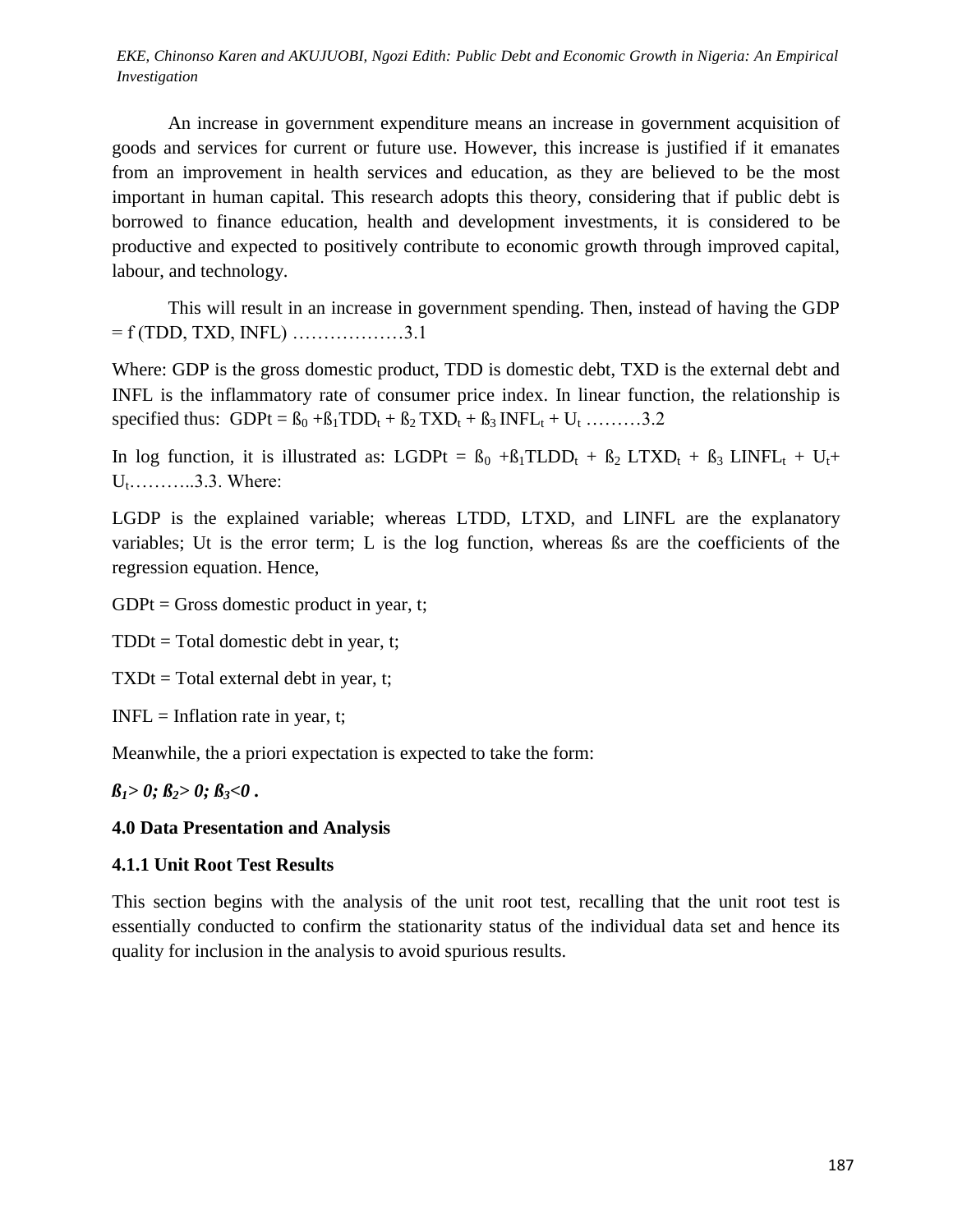| <b>Philip-Peron Unit Test</b> |             |                     |                       |                                              |                     |  |  |  |  |
|-------------------------------|-------------|---------------------|-----------------------|----------------------------------------------|---------------------|--|--|--|--|
| <b>Variable</b>               |             | <b>T</b> -statistic | <b>Critical value</b> | Order<br><sub>of</sub><br><b>Integration</b> | <b>Significance</b> |  |  |  |  |
| $\mathbf{1}$                  | <b>GDP</b>  | -7.918615           | $-3.632900$           | 1(2)                                         | $1\%$               |  |  |  |  |
| $\overline{2}$                | <b>INFL</b> | $-10.97355$         | $-2.630762$           | 1(1)                                         | $1\%$               |  |  |  |  |
| $\overline{3}$                | <b>TDD</b>  | $-3.425086$         | $-2.632688$           | 1(2)                                         | $1\%$               |  |  |  |  |
| $\overline{\mathbf{4}}$       | <b>TXD</b>  | $-2.393118$         | -1.950394             | 1(1)                                         | 5%                  |  |  |  |  |

**Table 1: Unit Root Test for the Variables Employed**

**Source:** Views, 10.0

The Unit root is carried out using the Philip-Peron test in order to determine whether the set is stationary and the order of integration. While two of the explanatory variables (external debt and inflation) turned out to be stationary at first difference, the other two (gross domestic product and domestic debt), were significant at second difference, thus necessitating the application of the vector autoregressive modeling (VAR).

# **4.1.2 The Co- integration Result**

Thus, with the data set turning out to be stationary, we then applied the Johansen co-integration test which adopts no exogenous variables. The essence of this test is to establish the presence of a short or long-run equilibrium existing between the variables and hence the estimated regression equation result. This result is presented in table 2.

| <b>Johanssen Co-integration Test</b> |                                      |                                                        |                              |           |  |  |  |  |
|--------------------------------------|--------------------------------------|--------------------------------------------------------|------------------------------|-----------|--|--|--|--|
| <b>Model</b>                         |                                      | Number of<br><b>Co-integrating</b><br><b>Equations</b> | <b>Nature</b><br>Equilibrium | <b>of</b> |  |  |  |  |
|                                      | Public Debt and Economic 2<br>Growth |                                                        | Long-run<br>suspected        | is        |  |  |  |  |

**Table 2: Co-integration and Test Results**

**Source:** Views, 10.0

The above Johansson co-integration tests revealed evidence of 2 co-integrating equations for the GDP model. However, the result of the vector error correction model (VECM) failed to prove the existence of a long run relationship between the explanatory variables and economic growth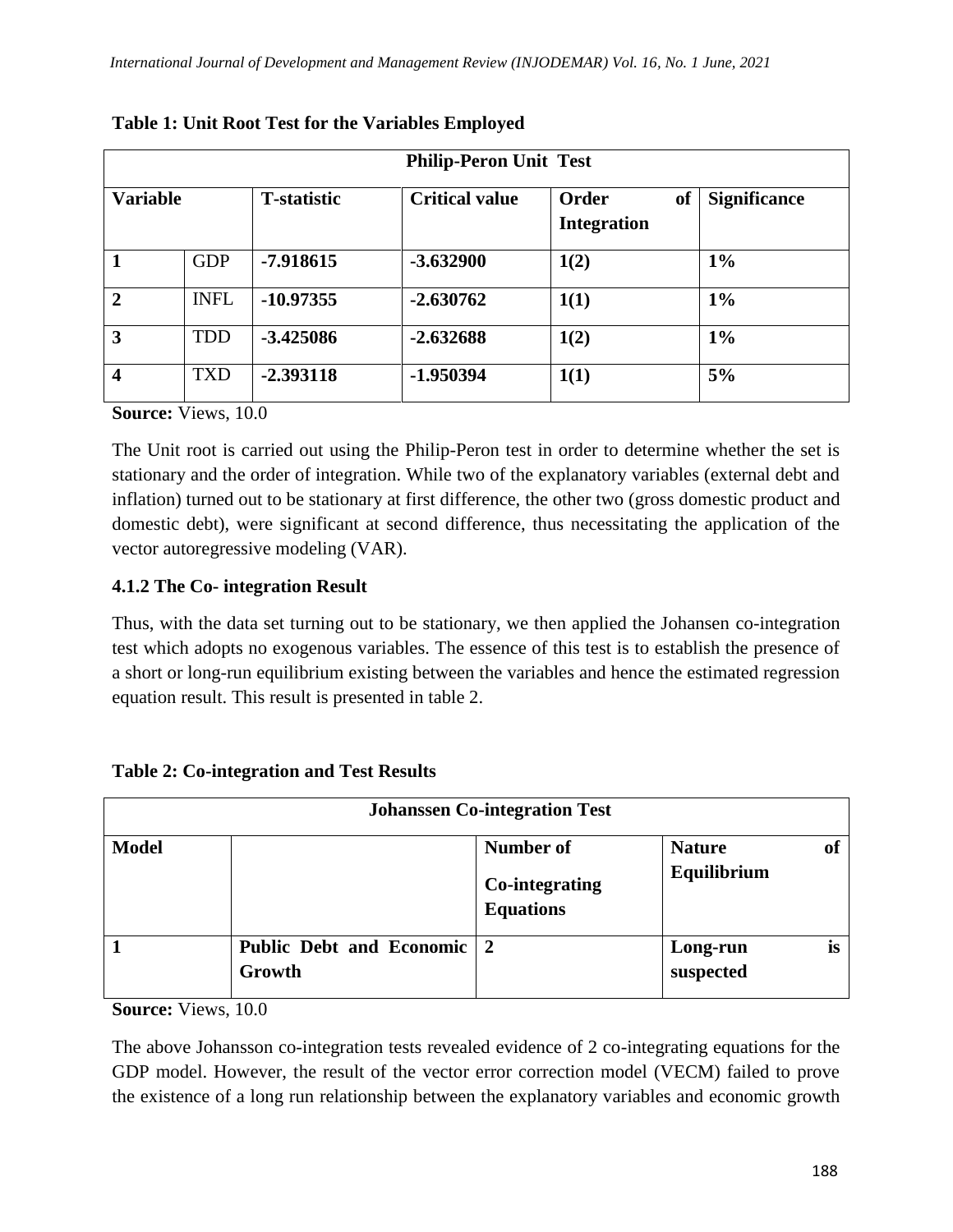EKE, Chinonso Karen and AKUJUOBI, Ngozi Edith: Public Debt and Economic Growth in Nigeria: An Empirical *Investigation*

in Nigeria (See VECM result in the appendices. On the basis of this therefore, the result is estimated in the short run.

# **4.1.3. Granger Causality Test**

These results produced evidence on bi-causal relationship between aggregate domestic debt and gross domestic product, while gross domestic product granger causes aggregate external debt. Other pair of inflation and gross domestic product produced no statistically significant causal relationship.

# **4.2 The Influence of Public Debt on Economic Growth in Nigeria**

In order to determine the relationship between public debt and the level of economic growth in Nigeria, we refer to table 3. From table 3, with the F-Ratio calculated 609, 3259, having a pvalue (0.0000) being less than 1%, we therefore reject  $HO_1$  and accept Ha to conclude that at 1% level of significance, there is a significant relationship between public debt and the level of economic growth in Nigeria. The resulting estimated equation is given as:

# $GDPt = 5191.92 + 10.34TDD_t - 1.45TXD_t - 106.34INFL_t + U_t$  ............3.2

| Variable                    | Coefficient  | Std. Error            | t-Statistic | Prob.    |
|-----------------------------|--------------|-----------------------|-------------|----------|
| $\mathcal{C}_{\mathcal{C}}$ | 5191.923     | 1677.230              | 3.095534    | 0.0039   |
| <b>INFL</b>                 | $-106.3447$  | 54.77264              | $-1.941567$ | 0.0605   |
| TDD                         | 10.34179     | 0.299975              | 34.47554    | 0.0000   |
| <b>TXD</b>                  | $-1.453030$  | 0.591732              | $-2.455552$ | 0.0193   |
| R-squared                   | 0.981740     | Mean dependent var    |             | 27569.37 |
| <b>Adjusted R-squared</b>   | 0.980129     | S.D. dependent var    |             | 37734.89 |
| S.E. of regression          | 5319.327     | Akaike info criterion |             | 20.09538 |
| Sum squared resid           | $9.62E + 08$ | Schwarz criterion     |             | 20.26776 |
| Log likelihood              | $-377.8123$  | Hannan-Quinn criter.  |             | 20.15671 |
| F-statistic                 | 609.3259     | Durbin-Watson stat    |             | 2.636320 |
| Prob(F-statistic)           | 0.000000     |                       |             |          |

## **Table 3: AVOVA Result**

From the ANOVA results both the aggregate domestic debt and aggregate external debt exert significant effects on economic growth, at least, within the period under investigation, 1981- 2018. Generally, the model also indicates that the changes in the explanatory variables taken together have been able to explain at least 98% of the variables in the dependent variable, gross domestic product, thus, leaving only about 2% to chance occurrence.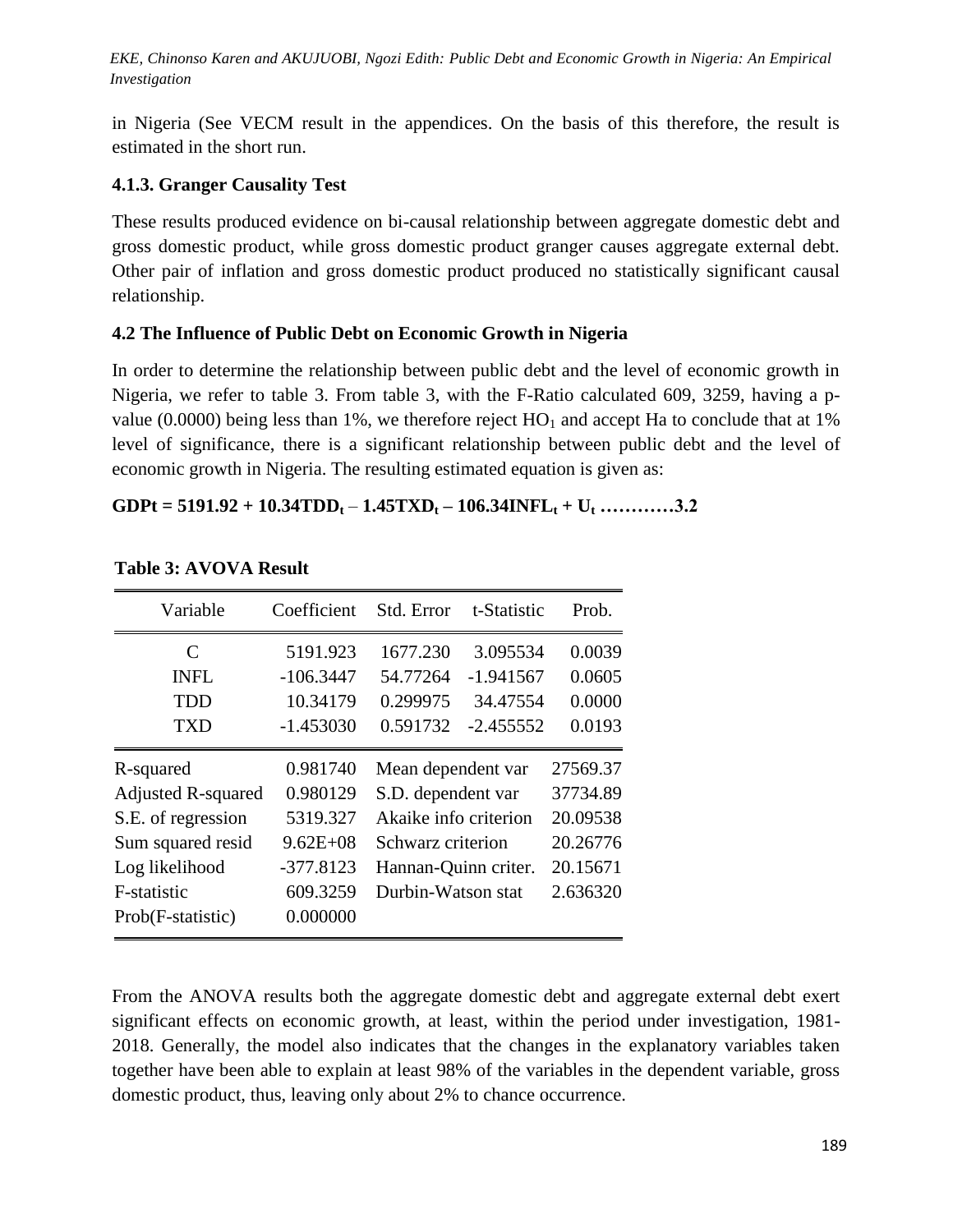## **5.0 Conclusion and Recommendations**

## **5.1 Summary of Findings**

This study empirically determined the effect of public debt on economic growth in Nigeria, covering the period, 1981-2018, to reveal that a significant relationship exists between public debt and economic growth in Nigeria with the model exhibiting a short-run causal relationship. Both the aggregate domestic debt and aggregate external debt exert significant effects on economic growth. Also, whereas both the domestic debt and inflation variables, with their positive and negative coefficients, respectively met the priori expectation, the external debt variable, on the other hand, with the negative coefficient, failed the priori expectation test.

## **5.2 Conclusion**

The conclusion from this study therefore, is that the negative coefficient of the external debt variable is indicative of the fact that external borrowings in Nigeria, within the period under review, ended up being misappropriated, since the borrowings contributed negatively to economic growth.

# **5.3 Recommendations**

On the basis of these findings therefore, this study recommends that the Nigerian Debt Management Office should pay more attention to external borrowings in Nigeria. To this end, agencies such as the Economic and Financial Crimes Commission should prosecute culprits without delays to serve as deterrent. Also, since short-term domestic borrowings manifest more under gross domestic product, more of the short-term domestic borrowings should be contracted than the external borrowings, in order to engender economic growth.

## **References**

- Abula, M. and Ben, D. M. (2016). The impact of public debt on economic development of Nigeria. *Asian Research Journal of Arts & Social Sciences*, 1(1): 1-16.
- Adepoju, A. A., Salau, A.S., and Obajelu, A.E. (2007). The effects of external debt management on sustainable economic growth and development: Lessons from Nigeria. Paper No. 2147, *Munich Personal RePEC Achieve (MPRA),* Munich.
- Alejandro, D. J., & Ileana, R. J. (2017). The impact of government debt on economic growth: An overview for Latin America. Department of Economics, *University of Perugia (IT)*, *Working Paper*, 28, 1-11
- Attapattu, A. M. C. P., & Padmasiri, H. M. N. (2018). Long run effect of public debt on economic growth in Sri Lanka. *IOSR Journal of Business and Management(IOSR-JBM),* 66-73.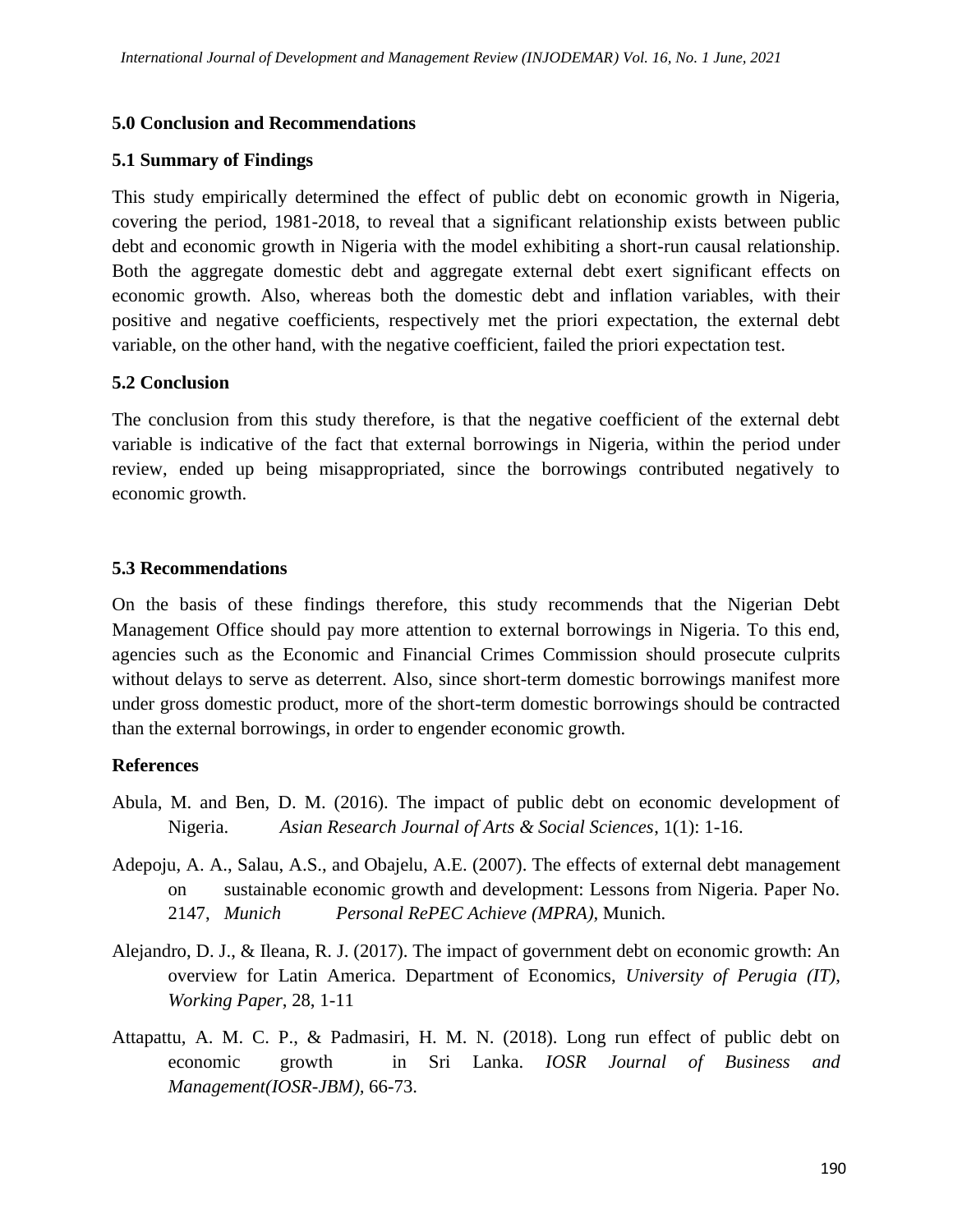EKE, Chinonso Karen and AKUJUOBI, Ngozi Edith: Public Debt and Economic Growth in Nigeria: An Empirical *Investigation*

Christabell, M. (2013). The relationship between public debt and economic growth in Kenya. *International Journal of Social Sciences and Project Planning Management*, 1 (1): 1-21.

EKE, Chinonso Karen and AKUJUOBI, Ngozi Edith: Public Debt and Economic Growth in *Review*, 1126-1150. *Nigeria: an Empirical Investigation*

- Elom-Obed, O.F., Odo, S. I., Elom, O. O., & Anoke, C. I. (2017). Public debt and economic growth in Nigeria. *Asian Research Journal of Arts & Social Sciences*, 4 (3): 1-16.
- Eze, O. M., Nweke, A. M. and Mba, M.K. (2019). Public Debts and Nigeria's Economic Growth, *IOSR Journal of Economics and Finance* (IOSR-JEF), 10(Issue 3 Ser. III) (May. – June 2019): 24-40.
- Hakeem, B., Rasaki, K., &Bolade, O. (2015). Effects of inflation rate on economic growth in Nigeria (1986-2014), *Developing Country Studies*, 5(8): 153-160.
- Igbodika, M. N., Jessie, I. C., &Andabai, P.W. (2016). Domestic debt and the performance of Nigerian economy (1987-2014): An empirical investigation, *European Journal of Research and Reflection in Management Sciences,* 4(3): 34-42.
- Isaac, S., and Rosa, G. (2016). Public debt, public investment and economic growth in Mexico, *International Journal of Financial Studies*, 4(6): 1-14.
- Kibui, P. (1997). Impact of external debt on public investment and economic growth in Kenya (1970- 2007), Unpublished MBA Project, University of Nairobi.
- Kumar, M. S., & Woo, J. (2010). Public debt and growth, *IMF Working Paper* No 174: 1-45, Cambridge: Cambridge University Press.
- Lucky, E. U., & Godday, O. O. (2017). The Nigeria debt structure and its effects on economic performance. *International Journal of Business and Management Review*, 5 (10): 79-88.
- Makau, J. K. (2008). External Public debt servicing and economic growth in Kenya: An empirical analysis. *Unpublished MBA Project*, University of Nairobi.
- Nassir, U. H., Wani, H. K. (2016). An evaluation of relationship between public debt and economic growth: A study of Afghanistan. *Munich personal RePEc Archive*, 75538, 1- 19.
- Nur,H.R., Shafinar, S., and Abdul, R. R. (2019). How does public debt affect economic growth? A systemic review, *Cogent Business and Management*, 6(170133): 1-16
- Paiko I. I (2012). "Deficit financing and its implication on private sector investment: The Nigerian experience", *Arabian Journal of Business and Management Review* (OMAN Chapter), 1(9).